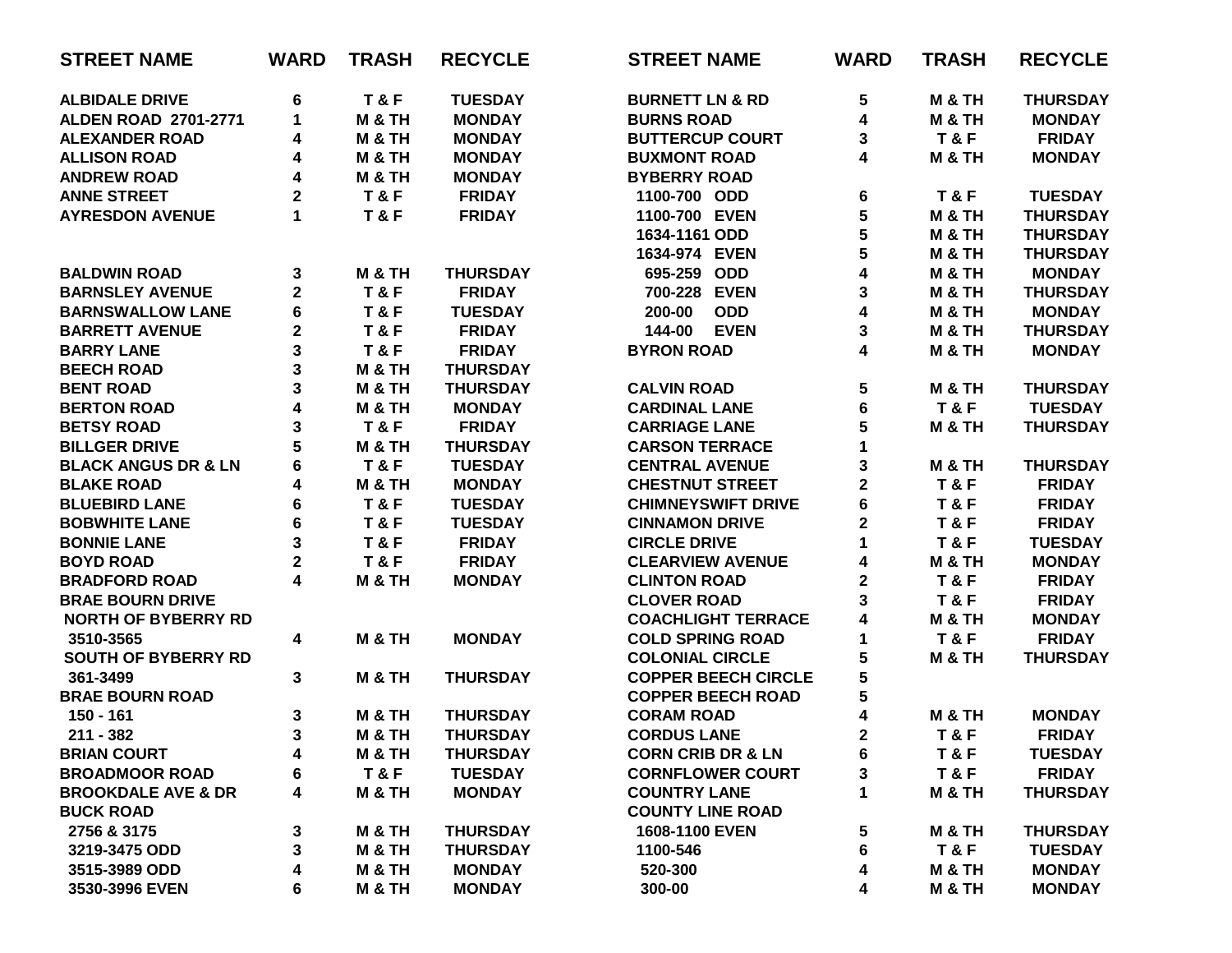| <b>STREET NAME</b>            | <b>WARD</b> | <b>TRASH</b>      | <b>RECYCLE</b>  | <b>STREET NAME</b>           | <b>WARD</b>             | <b>TRASH</b>      | <b>RECYCLE</b>  |
|-------------------------------|-------------|-------------------|-----------------|------------------------------|-------------------------|-------------------|-----------------|
|                               |             |                   |                 | <b>HARNESS DRIVE</b>         | 5                       | M & TH            | <b>THURSDAY</b> |
| <b>CRANBERRY DRIVE</b>        | 4           | <b>M &amp; TH</b> | <b>MONDAY</b>   | <b>HAWK CIRCLE</b>           | 6                       | T&F               | <b>TUESDAY</b>  |
| <b>CREEK ROAD</b>             |             |                   |                 | <b>HEATHER ROAD</b>          |                         |                   |                 |
| 2500-2800                     | 1           | T&F               | <b>TUESDAY</b>  | 3436-3499                    | 3                       | <b>M &amp; TH</b> | <b>THURSDAY</b> |
| 3100-3500                     | 5           | M & TH            | <b>THURSDAY</b> | 3606-3636                    | 4                       | M & TH            | <b>MONDAY</b>   |
|                               |             |                   |                 | <b>HEATON ROAD</b>           | 5                       | <b>M &amp; TH</b> | <b>THURSDAY</b> |
| <b>DALE ROAD</b>              | $\mathbf 2$ | T&F               | <b>FRIDAY</b>   | <b>HEATON HILL LN</b>        | 5                       | M & TH            | <b>THURSDAY</b> |
| <b>DAYLILY WAY</b>            | 5           |                   |                 | <b>HIGH ROAD</b>             |                         |                   |                 |
| <b>DEERPATH ROAD</b>          | 1           | T&F               | <b>TUESDAY</b>  | 2241-2424                    | $\mathbf 2$             | T&F               | <b>FRIDAY</b>   |
| <b>DEMPSEY LN &amp; RD</b>    | 5           | M & TH            | <b>THURSDAY</b> | 2451-2593                    | $\overline{\mathbf{3}}$ | T&F               | <b>FRIDAY</b>   |
| <b>DILWORTH CIRCLE</b>        | 5           | M & TH            | <b>THURSDAY</b> | <b>HILLCROFT ROAD</b>        | $\overline{\mathbf{3}}$ | <b>M &amp; TH</b> | <b>THURSDAY</b> |
| <b>DOGWOOD LANE</b>           | 5           | <b>M &amp; TH</b> | <b>THURSDAY</b> | <b>HILLSIDE AVE &amp; DR</b> | 3                       | M & TH            | <b>THURSDAY</b> |
| <b>DONNA DRIVE</b>            | 4           | <b>M &amp; TH</b> | <b>MONDAY</b>   | <b>HILLVIEW TURN</b>         | 6                       | T&F               | <b>TUESDAY</b>  |
| <b>DOVE CIRCLE</b>            | 6           | T&F               | <b>TUESDAY</b>  | <b>HOLCOMB ROAD</b>          | 1                       | <b>T&amp;F</b>    | <b>TUESDAY</b>  |
| <b>DUELL STREET</b>           | $\mathbf 2$ | T&F               | <b>FRIDAY</b>   | <b>HOLT LN &amp; RD</b>      | 5                       | <b>M &amp; TH</b> | <b>THURSDAY</b> |
|                               |             |                   |                 | <b>HONEYSUCKLE LANE</b>      | 3                       | T&F               | <b>FRIDAY</b>   |
| <b>EDENCROFT ROAD</b>         |             | <b>M &amp; TH</b> | <b>MONDAY</b>   | <b>HOOVER ROAD</b>           | 4                       | M & TH            | <b>MONDAY</b>   |
| <b>ELBOW LANE</b>             | 4           |                   |                 |                              |                         |                   |                 |
|                               | 1           | T&F               | <b>TUESDAY</b>  | <b>HOOT OWL ROAD</b>         | 6                       | T&F               | <b>TUESDAY</b>  |
| <b>ELY AVENUE</b>             | $\mathbf 2$ | T&F               | <b>FRIDAY</b>   | <b>HUNTERS TURN</b>          | 6                       | T&F               | <b>TUESDAY</b>  |
| <b>EMERSON ROAD</b>           | 4           | M & TH            | <b>MONDAY</b>   |                              |                         |                   |                 |
|                               |             |                   |                 | <b>HUNTINGDON PIKE</b>       |                         |                   |                 |
|                               |             |                   |                 | 4000-3500 EVEN               | 5                       | M & TH            | <b>THURSDAY</b> |
| <b>FETTERS MILL ROAD</b>      | 1           | <b>T&amp;F</b>    | <b>FRIDAY</b>   | 4000-3500 ODD                | 6                       | T&F               | <b>TUESDAY</b>  |
| <b>FETTERS MILL DRIVE</b>     | 1           | T&F               | <b>FRIDAY</b>   | 3500-3150 EVEN               | 5                       | <b>M &amp; TH</b> | <b>THURSDAY</b> |
| <b>FETTERS MILL SQUARE</b>    | 1           | T&F               | <b>FRIDAY</b>   | 3500-3235 ODD                | 5                       | M & TH            | <b>THURSDAY</b> |
| <b>FISHER ROAD</b>            | 3           | <b>M &amp; TH</b> | <b>THURSDAY</b> | 2760-2566 EVEN               | 1                       | <b>M &amp; TH</b> | <b>THURSDAY</b> |
| <b>FRANKS ROAD</b>            | 3           |                   |                 | 2755-2585 ODD                | 3                       | M & TH            | <b>THURSDAY</b> |
| <b>FREDERICK ROAD</b>         | 1           | T&F               | <b>TUESDAY</b>  | 2559-2467 ODD                | 1                       | T&F               | <b>FRIDAY</b>   |
| <b>FRITZ CIRCLE</b>           | 1           | T&F               | <b>TUESDAY</b>  | 2554-2000 EVEN               | 1                       | T&F               | <b>FRIDAY</b>   |
| <b>FURROW LANE</b>            | 6           | T&F               | <b>TUESDAY</b>  | 2439-2009 ODD                | $\mathbf 2$             | T&F               | <b>FRIDAY</b>   |
| <b>GANTT DRIVE</b>            | 5           | M & TH            | <b>THURSDAY</b> | <b>INVERNESS LANE</b>        | 1                       | T&F               | <b>TUESDAY</b>  |
| <b>GEORGE ROAD (99-1211)</b>  | $\mathbf 1$ | T&F               | <b>TUESDAY</b>  | <b>IRON HORSE ROAD</b>       | 5                       |                   |                 |
| <b>GINGER ROAD</b>            | 2           | T&F               | <b>FRIDAY</b>   |                              |                         |                   |                 |
| <b>GLEN WAY</b>               | 4           | <b>M &amp; TH</b> | <b>MONDAY</b>   |                              |                         |                   |                 |
| <b>GLENDALE DR &amp; RD</b>   | 4           | <b>M &amp; TH</b> | <b>MONDAY</b>   | <b>JAMES ROAD</b>            | 4                       | <b>M &amp; TH</b> | <b>MONDAY</b>   |
| <b>GLENN COURT</b>            | 4           | <b>M &amp; TH</b> | <b>MONDAY</b>   | <b>JEFFREY ROAD</b>          | 4                       | M & TH            | <b>MONDAY</b>   |
| <b>GRASSHOPPER ROAD</b>       | 1           | T&F               | <b>TUESDAY</b>  | <b>JEFFERSON LANE</b>        | 1                       | T&F               | <b>TUESDAY</b>  |
| <b>GREENAWALT LN &amp; RD</b> | 5           | M & TH            | <b>THURSDAY</b> |                              |                         |                   |                 |
| <b>GREG LANE</b>              | 5           | <b>M &amp; TH</b> | <b>THURSDAY</b> | <b>KATHY LANE</b>            | 3                       | M & TH            | <b>THURSDAY</b> |
| <b>GULPH ROAD</b>             | 3           | <b>M &amp; TH</b> | <b>THURSDAY</b> | <b>KEATS ROAD</b>            | 4                       | <b>M &amp; TH</b> | <b>MONDAY</b>   |
|                               |             |                   |                 | <b>KENT ROAD</b>             | $\boldsymbol{2}$        | T&F               | <b>FRIDAY</b>   |
| <b>HALE ROAD</b>              | 5           | M & TH            | <b>THURSDAY</b> | <b>KILLDEER LANE</b>         | 6                       | T&F               | <b>TUESDAY</b>  |
| <b>HALLOWELL DR &amp; RD</b>  | $\mathbf 1$ | T&F               | <b>FRIDAY</b>   | <b>KIRK DRIVE</b>            | 3                       | T&F               | <b>FRIDAY</b>   |
|                               |             |                   |                 | <b>KORISA DRIVE</b>          | 6                       | M & TH            | <b>MONDAY</b>   |
|                               |             |                   |                 |                              |                         |                   |                 |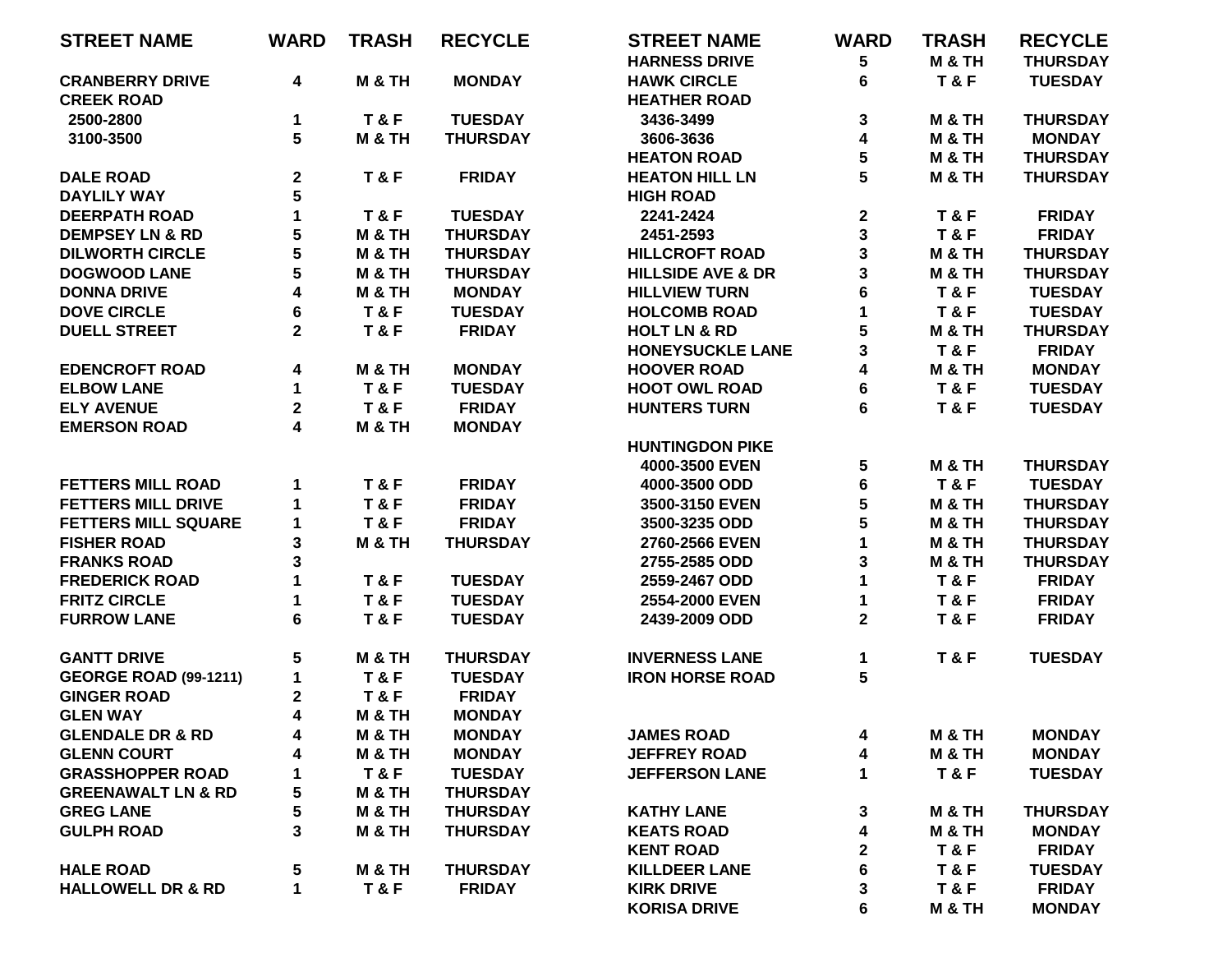| <b>STREET NAME</b>                           | <b>WARD</b>    | <b>TRASH</b>      | <b>RECYCLE</b>  | <b>STREET NAME</b>                              | <b>WARD</b>             | <b>TRASH</b>      | <b>RECYCLE</b>  |
|----------------------------------------------|----------------|-------------------|-----------------|-------------------------------------------------|-------------------------|-------------------|-----------------|
|                                              |                | <b>M &amp; TH</b> | <b>MONDAY</b>   | <b>ORCHARD ROAD</b>                             |                         | M & TH            | <b>THURSDAY</b> |
| <b>LAMPLIGHTER LANE</b><br><b>LARCH ROAD</b> | 4<br>5         | <b>M &amp; TH</b> | <b>THURSDAY</b> | <b>ORIOLE LN &amp; DR</b>                       | 5<br>6                  | T&F               | <b>TUESDAY</b>  |
| <b>LAUREL LANE</b>                           | 5              | M & TH            | <b>THURSDAY</b> |                                                 |                         |                   |                 |
| <b>LAWRENCE ROAD</b>                         |                | M & TH            | <b>MONDAY</b>   |                                                 |                         | <b>T&amp;F</b>    |                 |
|                                              | 4<br>5         |                   |                 | <b>PACKARD AVENUE</b><br><b>PAPER MILL ROAD</b> | $\mathbf{2}$            |                   | <b>FRIDAY</b>   |
| <b>LEEDOM LN &amp; RD</b>                    |                | M & TH            | <b>THURSDAY</b> |                                                 |                         |                   |                 |
| <b>LEONARD ROAD</b>                          | 4              | M & TH            | <b>MONDAY</b>   | 2000-2800 ODD                                   | 1                       | T&F               | <b>TUESDAY</b>  |
| <b>LEVY LANE</b>                             | 4              | <b>M &amp; TH</b> | <b>MONDAY</b>   | 3100-3500 ALL                                   | 5                       | <b>M &amp; TH</b> | <b>THURSDAY</b> |
| <b>LEWIS LANE</b>                            | 5              | <b>M &amp; TH</b> | <b>THURSDAY</b> | <b>PARKSIDE AVENUE</b>                          | 3                       | <b>M &amp; TH</b> | <b>THURSDAY</b> |
| <b>LIEBERMAN DRIVE</b>                       | 1              |                   |                 |                                                 |                         |                   |                 |
| <b>LINCOLN LN &amp; DR</b>                   | 1              | T&F               | <b>TUESDAY</b>  | <b>PENNYPACK LANE</b>                           | 1                       | <b>T&amp;F</b>    | <b>TUESDAY</b>  |
| <b>LISA CIRCLE</b>                           | 6              | <b>M &amp; TH</b> | <b>MONDAY</b>   | <b>PEPPER ROAD</b>                              | $\overline{\mathbf{2}}$ | T&F               | <b>FRIDAY</b>   |
| <b>LOCUST DRIVE</b>                          | 3              | M & TH            | <b>THURSDAY</b> | PHEASANT DR & LN                                | 4                       | <b>M &amp; TH</b> | <b>MONDAY</b>   |
| <b>LONG LANE</b>                             | 4              | <b>M &amp; TH</b> | <b>MONDAY</b>   | <b>PHILIP ROAD</b>                              | 4                       | <b>M &amp; TH</b> | <b>MONDAY</b>   |
| <b>LONGFELLOW ROAD</b>                       | 4              | <b>M &amp; TH</b> | <b>MONDAY</b>   | <b>PHILMONT AVENUE</b>                          |                         |                   |                 |
| <b>LONGVIEW DRIVE</b>                        | 6              | <b>M &amp; TH</b> | <b>MONDAY</b>   | 3500-2975 ALL                                   | 3                       | M & TH            | <b>THURSDAY</b> |
| <b>LOOP ROAD</b>                             | 5              | M & TH            | <b>THURSDAY</b> | 2883-2551 ALL                                   | 3                       | <b>M &amp; TH</b> | <b>THURSDAY</b> |
|                                              |                |                   |                 | 2550-2322 ALL                                   | $\overline{\mathbf{2}}$ | T&F               | <b>FRIDAY</b>   |
| <b>MADISON ROAD</b>                          | $\mathbf 2$    | <b>T&amp;F</b>    | <b>FRIDAY</b>   | <b>PINE ROAD</b>                                |                         |                   |                 |
| <b>MANN ROAD</b>                             | 5              |                   |                 | 4000-3500 EVEN                                  | 4                       | <b>M &amp; TH</b> | <b>MONDAY</b>   |
| <b>MANOR RD &amp; DR</b>                     | 3              | <b>M &amp; TH</b> | <b>THURSDAY</b> | 4000-3500 ODD                                   | 4                       | <b>M &amp; TH</b> | <b>MONDAY</b>   |
| <b>MANSION RD &amp; DR</b>                   | 1              | T&F               | <b>FRIDAY</b>   | 3500-2975 EVEN                                  | 3                       | M & TH            | <b>THURSDAY</b> |
| <b>MAPLE RD &amp; DR</b>                     | 3              | M & TH            | <b>THURSDAY</b> | 3500-2975 ODD                                   | 3                       | <b>M &amp; TH</b> | <b>THURSDAY</b> |
| <b>MARC LANE</b>                             | 4              | M & TH            | <b>MONDAY</b>   | 2896-2450 ALL                                   | 3                       | T&F               | <b>FRIDAY</b>   |
| <b>MARJORAM ROAD</b>                         | $\mathbf 2$    | T&F               | <b>FRIDAY</b>   | 2438-2000 ALL                                   | $\overline{\mathbf{2}}$ | T&F               | <b>FRIDAY</b>   |
| <b>MARQUIS LANE</b>                          | 5              | M & TH            | <b>THURSDAY</b> | <b>PINE VIEW DRIVE</b>                          | $\overline{\mathbf{2}}$ | T&F               | <b>FRIDAY</b>   |
| <b>MARTIN ROAD</b>                           | 4              | <b>M &amp; TH</b> | <b>MONDAY</b>   | <b>PINNEY ROAD</b>                              |                         |                   |                 |
| <b>MEADOWLARK DRIVE</b>                      | 6              | T&F               | <b>TUESDAY</b>  | 710-736 ALL                                     | 6                       | <b>M &amp; TH</b> | <b>MONDAY</b>   |
| <b>MEADOW WAY</b>                            | 6              | T&F               | <b>TUESDAY</b>  | 509-647 ALL                                     | 4                       | <b>M &amp; TH</b> | <b>MONDAY</b>   |
| <b>METTLER LN &amp; RD</b>                   | 5              | <b>M &amp; TH</b> | <b>THURSDAY</b> | <b>PONDVIEW LANE</b>                            | 4                       | <b>M &amp; TH</b> | <b>MONDAY</b>   |
| <b>MICHAEL ROAD</b>                          | $\mathbf 2$    | T&F               | <b>FRIDAY</b>   | <b>POST ROAD</b>                                | 5                       | <b>M &amp; TH</b> | <b>THURSDAY</b> |
| <b>MIDVALE LANE</b>                          | 6              | T&F               | <b>TUESDAY</b>  | <b>PRIMROSE LANE</b>                            | 3                       | T&F               | <b>FRIDAY</b>   |
| <b>MILKWEED RD &amp; LN</b>                  | 6              | T&F               | <b>TUESDAY</b>  | <b>PROPERT DRIVE</b>                            | $\overline{\mathbf{2}}$ | T&F               | <b>FRIDAY</b>   |
| <b>MORELAND ROAD</b>                         | $\mathbf 2$    | T&F               | <b>FRIDAY</b>   |                                                 |                         |                   |                 |
|                                              |                |                   |                 | <b>RADBURN ROAD</b>                             | $\mathbf{2}$            | T&F               | <b>FRIDAY</b>   |
| <b>MORNING GLORY WAY</b>                     | 3              | T&F               | <b>FRIDAY</b>   | <b>RAIKES ROAD</b>                              |                         |                   |                 |
| <b>MURRAY AVENUE</b>                         |                |                   |                 | 705-741 ALL                                     | 6                       | M & TH            | <b>MONDAY</b>   |
| 2500-2300 ODD                                | $\mathbf 2$    | T&F               | <b>FRIDAY</b>   | 605-652 ALL                                     | 4                       | M & TH            | <b>MONDAY</b>   |
| 2500-2300 EVEN                               | $\mathbf 1$    | T&F               | <b>FRIDAY</b>   | <b>RAIL FENCE LANE</b>                          | 6                       | T&F               | <b>FRIDAY</b>   |
|                                              |                |                   |                 | <b>RAMAGE RUN</b>                               | 4                       | <b>M &amp; TH</b> | <b>MONDAY</b>   |
|                                              |                |                   |                 |                                                 |                         |                   |                 |
| <b>NEWELL DR &amp; RD</b>                    | 3              | <b>M &amp; TH</b> | <b>THURSDAY</b> | <b>RANDOLPH STREET</b>                          | 2                       | T&F               | <b>FRIDAY</b>   |
|                                              |                |                   |                 | <b>READING CIRCLE</b>                           | 5                       |                   |                 |
| <b>OAK ROAD</b>                              | 3              | <b>M &amp; TH</b> | <b>THURSDAY</b> | <b>READING ROAD</b>                             | 5                       |                   |                 |
| OLD 2ND ST. PIKE                             | $\overline{2}$ | <b>T&amp;F</b>    | <b>FRIDAY</b>   | <b>READING WAY</b>                              | 5                       |                   |                 |